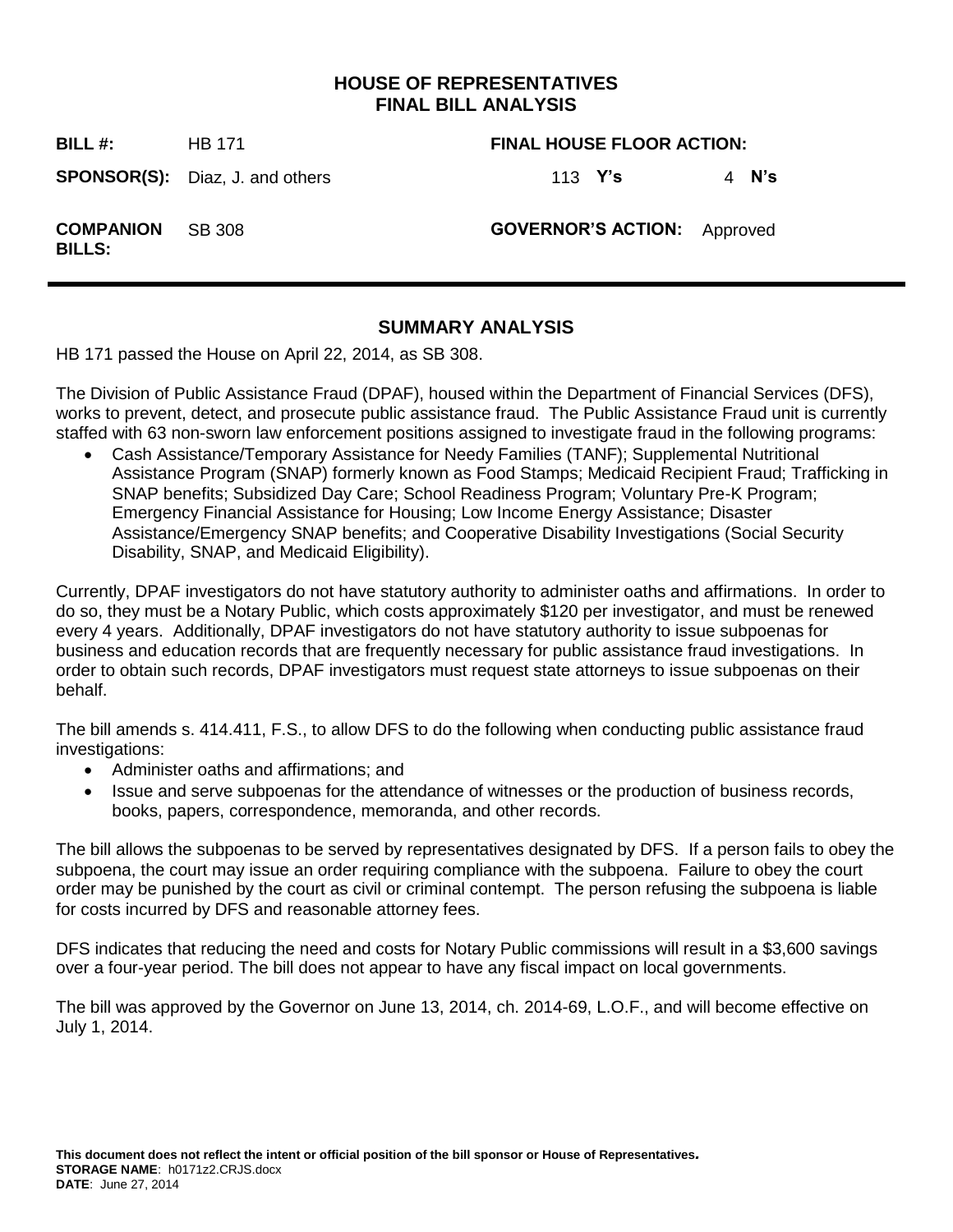# **I. SUBSTANTIVE INFORMATION**

### A. EFFECT OF CHANGES:

#### **Current Situation**

The Division of Public Assistance Fraud (DPAF), housed within the Department of Financial Services (DFS), works to prevent, detect, and prosecute public assistance fraud. The Public Assistance Fraud unit is currently staffed with 63 non-sworn law enforcement positions assigned to nine field offices.<sup>1</sup> DPAF investigates fraud in the following programs:

- Cash Assistance/Temporary Assistance for Needy Families (TANF);
- Supplemental Nutritional Assistance Program (SNAP) formerly known as Food Stamps;
- Medicaid Recipient Fraud;
- Trafficking in SNAP benefits;
- Subsidized Day Care;
- School Readiness Program;
- Voluntary Pre-K Program;
- Emergency Financial Assistance for Housing;
- Low Income Energy Assistance;
- Disaster Assistance/Emergency SNAP benefits; and
- Cooperative Disability Investigations (Social Security Disability, SNAP, and Medicaid Eligibility). $<sup>2</sup>$ </sup>

Currently, DPAF investigators do not have statutory authority to administer oaths and affirmations. In order to do so, they must be a Notary Public, $3$  which costs approximately \$120 per investigator, and must be renewed every 4 years.<sup>4</sup>

Additionally, while DFS does have statutory authority to issue certain subpoenas,<sup>5</sup> DPAF investigators do not have statutory authority to issue subpoenas for business and education records that are frequently necessary for public assistance fraud investigations.<sup>6</sup> In order to obtain such records, DPAF investigators must request state attorneys to issue subpoenas on their behalf.<sup>7</sup> This process is often time-consuming, particularly for the state attorneys and clerks of court.<sup>8</sup> Further, because not all of DPAF investigations are criminal in nature, state attorneys are limited in their ability to issue a subpoena for information necessary to complete a successful public assistance fraud investigation.<sup>9</sup>

#### **Effect of the Bill**

The bill amends s. 414.411, F.S., to allow DFS to do the following when conducting public assistance fraud investigations:

- Administer oaths and affirmations: and
- Issue and serve subpoenas for the attendance of witnesses or the production of business records, books, papers, correspondence, memoranda, and other records.

The bill allows the subpoenas to be served by representatives designated by DFS. If a person fails to obey the subpoena, the court that has jurisdiction in the geographical area where the inquiry is being

 $\overline{a}$ 

8 *Id.*

<sup>&</sup>lt;sup>1</sup> <http://www.myfloridacfo.com/division/PAF/#.UtRFS6NOncs> (last visited on April 28, 2014).

 $^{2}$ *Id*.

<sup>&</sup>lt;sup>3</sup> DFS Bill Analysis, January 13, 2014 (on file with the Criminal Justice Subcommittee).

<sup>&</sup>lt;sup>4</sup> *Id.* DPAF averages 10 renewals per year at a cost to DPAF of approximately \$1,200 per year.

 $5$  DFS may issue subpoenas for the enforcement of employer workers' compensation coverage requirements (s. 440.107(3)(f), F.S.); investigations under the Insurance Code (s. 624.321(1)(b), F.S.); State Fire Marshal investigations under ch. 633, F.S. (s. 633.112,

F.S.); and the disposition of unclaimed property investigations (s. 717.1301, F.S.).

<sup>&</sup>lt;sup>6</sup> Section 414.411, F.S.

<sup>7</sup> DFS Bill Analysis, January 13, 2014.

<sup>9</sup> *Id.*